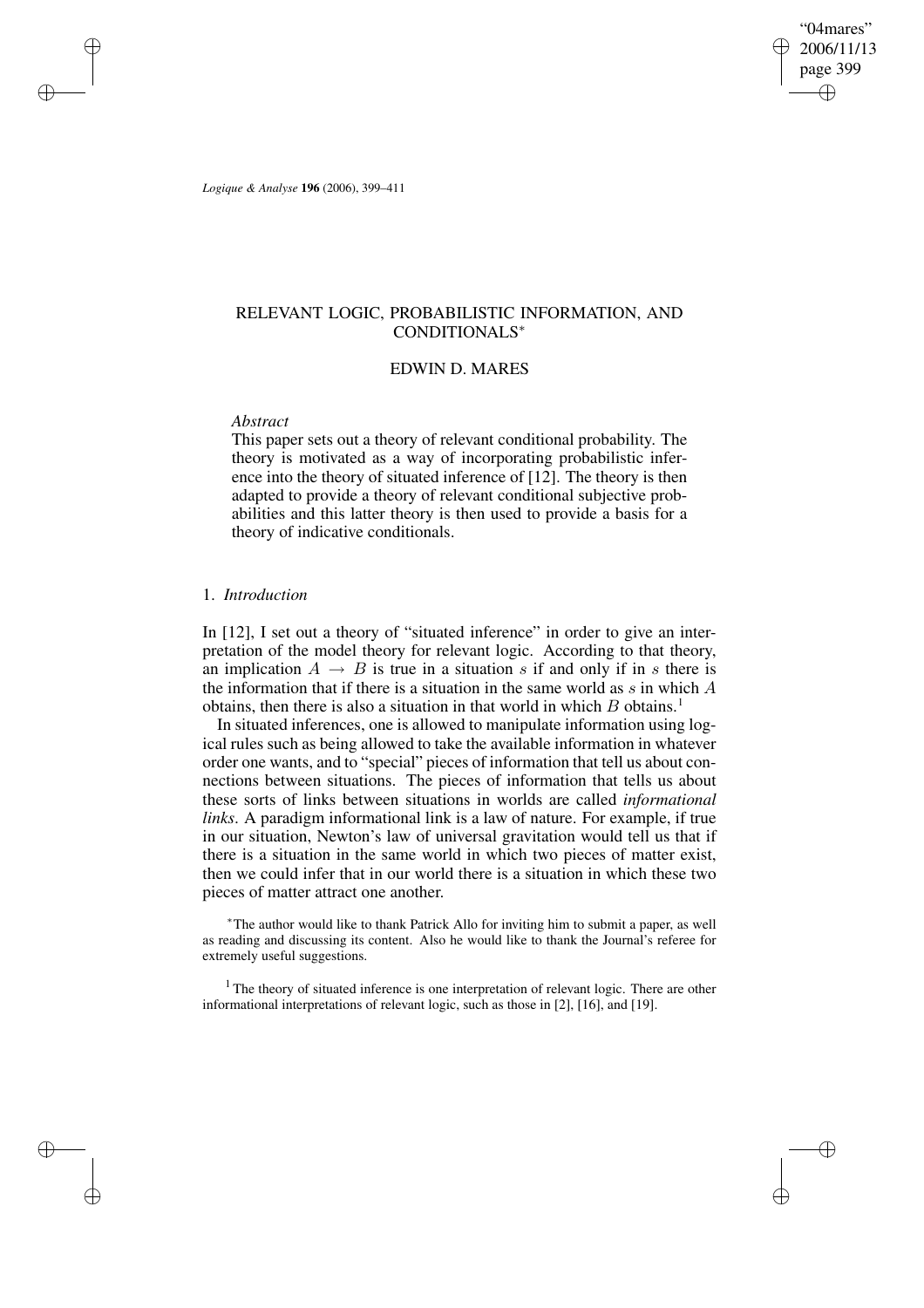"04mares" 2006/11/13 page 400 ✐ ✐

✐

✐

#### 400 EDWIN D. MARES

The informational links that are utilized in [12] are all perfectly reliable. They must be in order to provide truth-makers for relevant implications. For, in relevant logic, the arrow is read as telling us that the antecedent in some way forces the consequent to come true. But much of our information about the relationship between propositions (and between situations in worlds) is not perfectly reliable. Much of it is at best probabilistic.

Consider a simple example. A die is thrown. When the die is in the air, if it is fair, the probability that it will land a six is  $\frac{1}{6}$ . Moreover, the throwing of the die makes it  $\frac{1}{6}$ -likely that the die will land a six. Thus, we can say that a fair die's being thrown implies to the degree of a sixth that it will land 6, or semi-formally, *A fair die is thrown*  $\rightarrow \frac{1}{6}$  *the die will land* 6.

Suppose now that when the die is in the air, one is considering flipping a coin. Given the independence of the flipping of the coin and how the die will land, on the classical theory of probability we have that the conditional probability of the die landing on a number greater than 2 is  $\frac{2}{3}$ . But we would not want to say that the flipping of the coin (relevantly) implies that the die will land on 3-6 is  $\frac{2}{3}$ . On the theory that we present, the conditional probability of the die landing on 3-6 is near zero. The fact is that the flipping of the coin does not make the die land on 3, 4, 5, or 6 and this should be reflected in a relevant theory of probability.

It is the aim of this paper to set out a semantics for relevant probabilistic implication and to use that semantics as a basis for a theory of conditionals.

## 2. *Situated Inference*

We begin with a distinction between worlds and situations. A world is a possible world in the sense of contemporary modal logic and metaphysics. It is a complete universe. To borrow a phrase from Barwise and Perry [3], worlds "decide every issue". More formally, worlds support the principle of bivalence — every statement is either true or false at a world. Situations, on the other hand, support information about worlds, and they usually do so in a partial manner. Consider, for example the situation that incorporates all and only the information currently available in my study as I write this paragraph. That situation contains information about me and my dog, but not about, say, the weather in Brussels or Bari.

Thus, situations capture partial information about worlds. The information that they capture need not be about one place or time in a world, but can be about information that is widely distributed over time or space. Moreover, a situation need not accurately characterize only one world. Two or more worlds might contain the same information, and so have the same situation "in" them. Situations can be in more than one world, since (in the sense

✐

✐

✐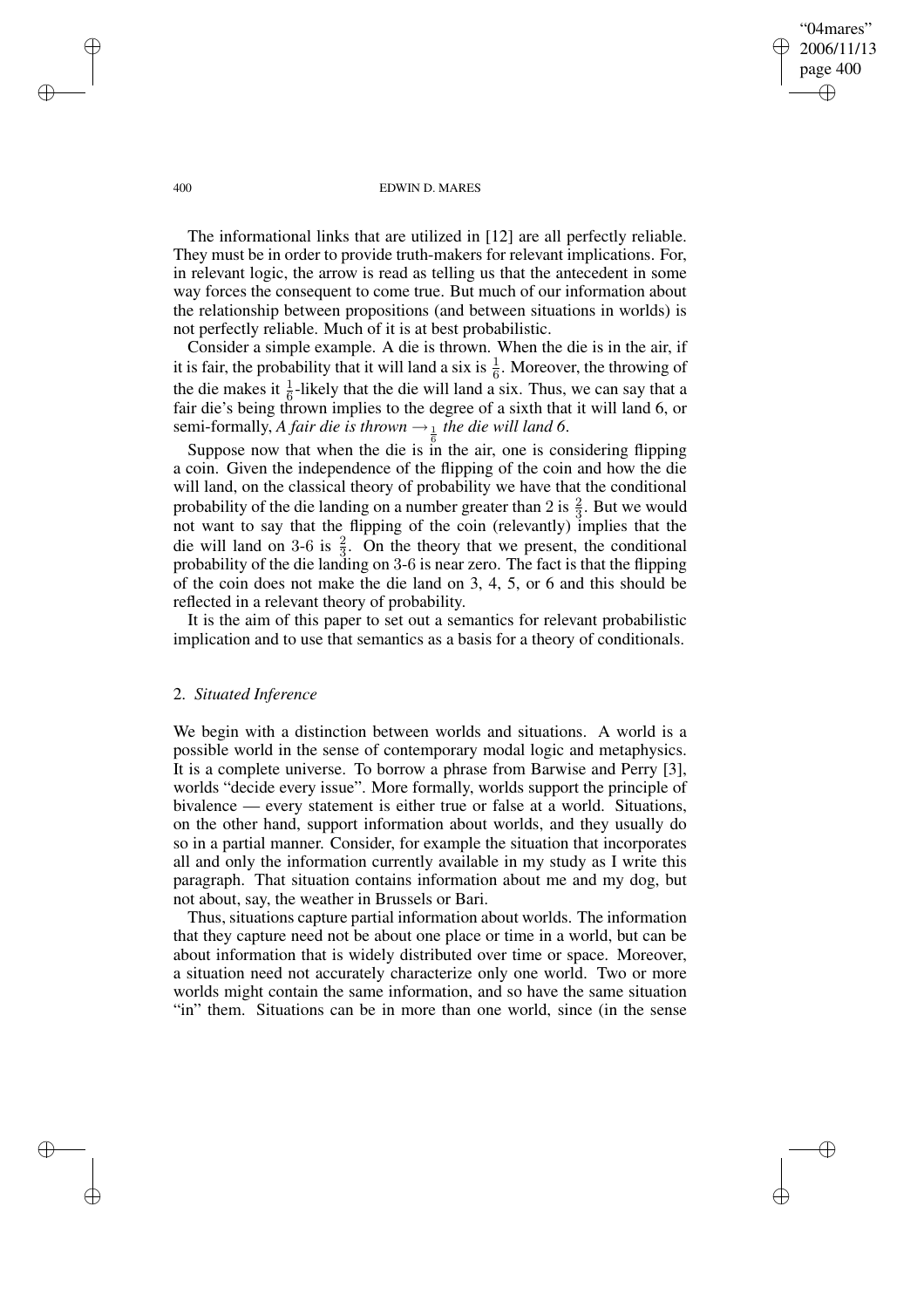✐

being used here) situations are abstract entities and, like properties and other abstracta, can exist in more than one place at one time.<sup>2</sup> Note also that the information in a situation need not accurately characterize any world. In this case the situation is not in any world. In this case, the situation is said to be an impossible situation.

On the theory of situated inference, an implication  $A \rightarrow B$  holds in a situation  $\alpha$  if and only if in  $\alpha$  there is the information that, if there is a situation b in the same world as  $\alpha$  in which A is true, then there is also a situation  $\alpha$ (perhaps distinct from  $a$  and  $b$ , but perhaps not) in the same world in which  $B$  is true. We can formalize this as

 $Ia|A||B|$ ,

✐

✐

✐

✐

where  $|A|$  and  $|B|$  are the propositions expressed by the statements A and B respectively.<sup>3</sup> A proposition is just a set of situations. Thus,  $IaXY$  says that  $\alpha$  contains the information that if there is a situation in  $X$  which is in the same world as a then there is also a situation  $c \in Y$  in that world.

# 3. *Probabilizing Situated Inference*

In order to treat probabilistic relevant implication, we develop here a theory of probabilistic situated inference. Instead of just perfectly reliable links, we add ones that are probabilistic. The most obvious examples of such links are probabilistic laws such as the laws of quantum theory, but these are not the only ones that we need. Consider again the throwing of a die. Suppose for a moment that we are in a world in which the laws of nature are all deterministic. Then, given all the information in the world it is determined when the die is thrown how it will land. But suppose also that we are considering a situation in this world in which not enough information is given to determine how the die will land. Then, there still may be enough information (say that the die is not loaded and that it is symmetrical) to allow us to infer that the probability of a die's landing on any given side is  $\frac{1}{6}$ . How exactly probabilities supervene on partial information is a difficult matter, but what is clear is that this sort of supervenience is common.

 $2$ Of course, on some theories, individuals can be in more than one world. But this is controversial and it is not a controversy that I can to enter into in this paper.

<sup>3</sup> In [12] I skipped this step and went right to the relations of the form  $Iab|B|$ . Now I think that it is rhetorically better to start with relations between situations and pairs of propositions.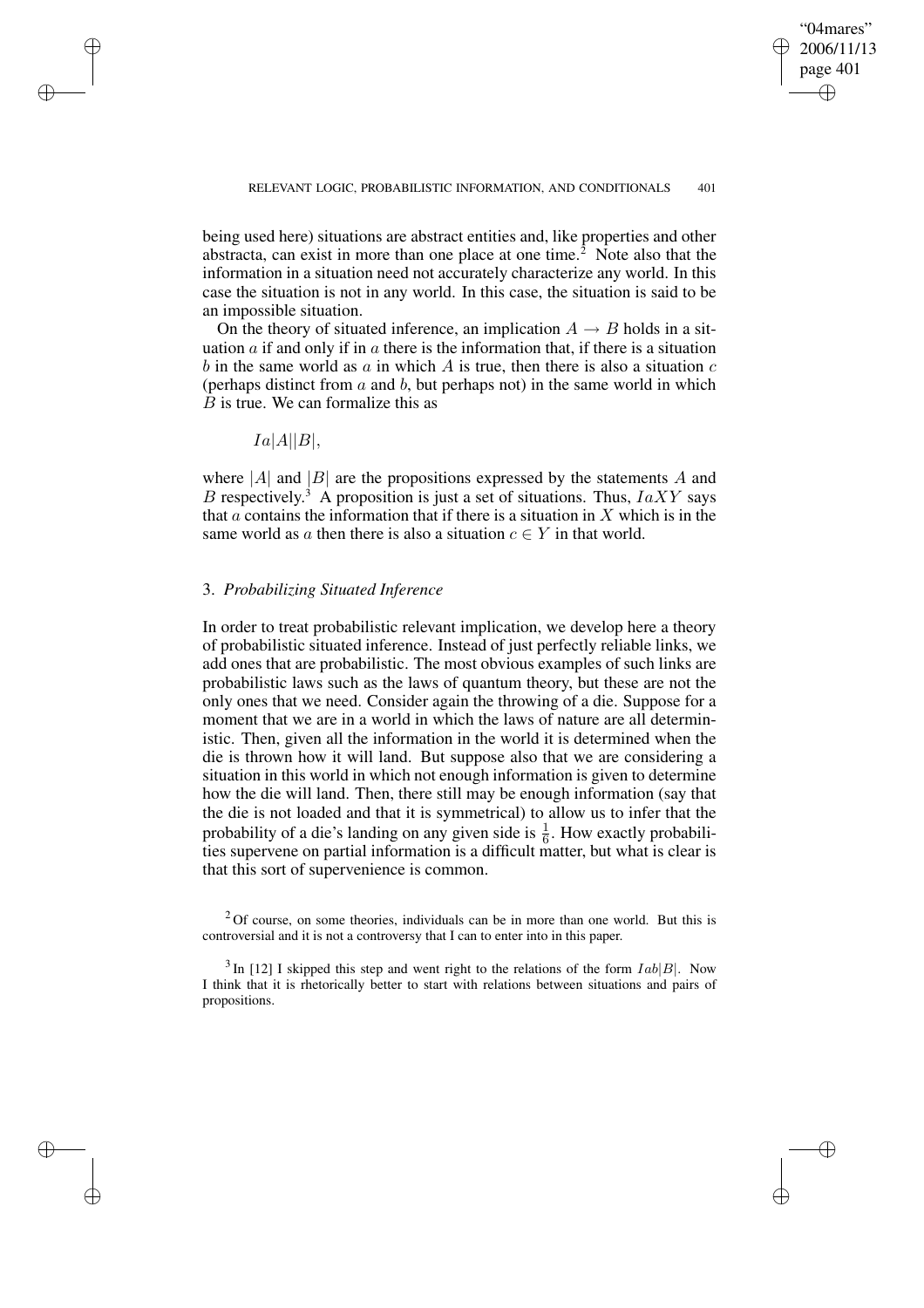✐

#### 402 EDWIN D. MARES

On the face of it, the semantic theory seems easy to produce. We merely add an extra argument to our implication relation, that is, for any real number r between 0 and 1,

 $A \rightarrow_r B$  is true at a if and only if  $I_{r}a|A||B|$ .

This seems straightforward enough. We now admit probabilistic informational links into our theory, and so our semantics recognizes this with the addition of a parameter in its implication relation between propositions.

## 4. *From* I *to* R

Let's make this all a bit more formal. In the early 1970s, Richard Routley and Robert Meyer produced a model theory for relevant logic that uses an accessibility relation on situations in order to model implication (see [17] and [18]). In [12] (chapters 2 and 3), I motivate the Routley-Meyer model theory using the theory of situated inference. We will not reproduce that motivation here. The upshot is that we can replace our relation  $I$  between situations and pairs of propositions with a ternary relation,  $R$ , between situations such that, for any situations  $a, b$ , and  $c$ ,

Rabc iff, for all propositions X,Y, if  $IaXY$  and  $b \in X$ , then  $c \in Y$ .

Having done this, the truth condition for implication now reads as follows:

 $A \rightarrow B$  is true at a iff  $\forall b \forall c ((Rabc \& A \text{ is true at } b) \supset B \text{ is true at } c).$ 

This move to talk about a ternary relation on situations has great value. We have a good grasp on the mathematics of relations and we know how to manipulate them. As the work of Routley and Meyer shows, the ternary relation semantics is very powerful and flexible. It can be used to provide models for a large range of logical systems and it can be used to prove interesting and otherwise difficult results about them ([18] and [4]).

Our problem is now to integrate a semantics for probabilistic relevant implication into the Routley-Meyer Model theory for relevant implication. Their model theory places an important constraint on the semantics for probabilistic implication. Given that the relevant arrow represents perfectly reliable connections between situation types, it seems clear that if  $A \rightarrow B$  is

✐

✐

✐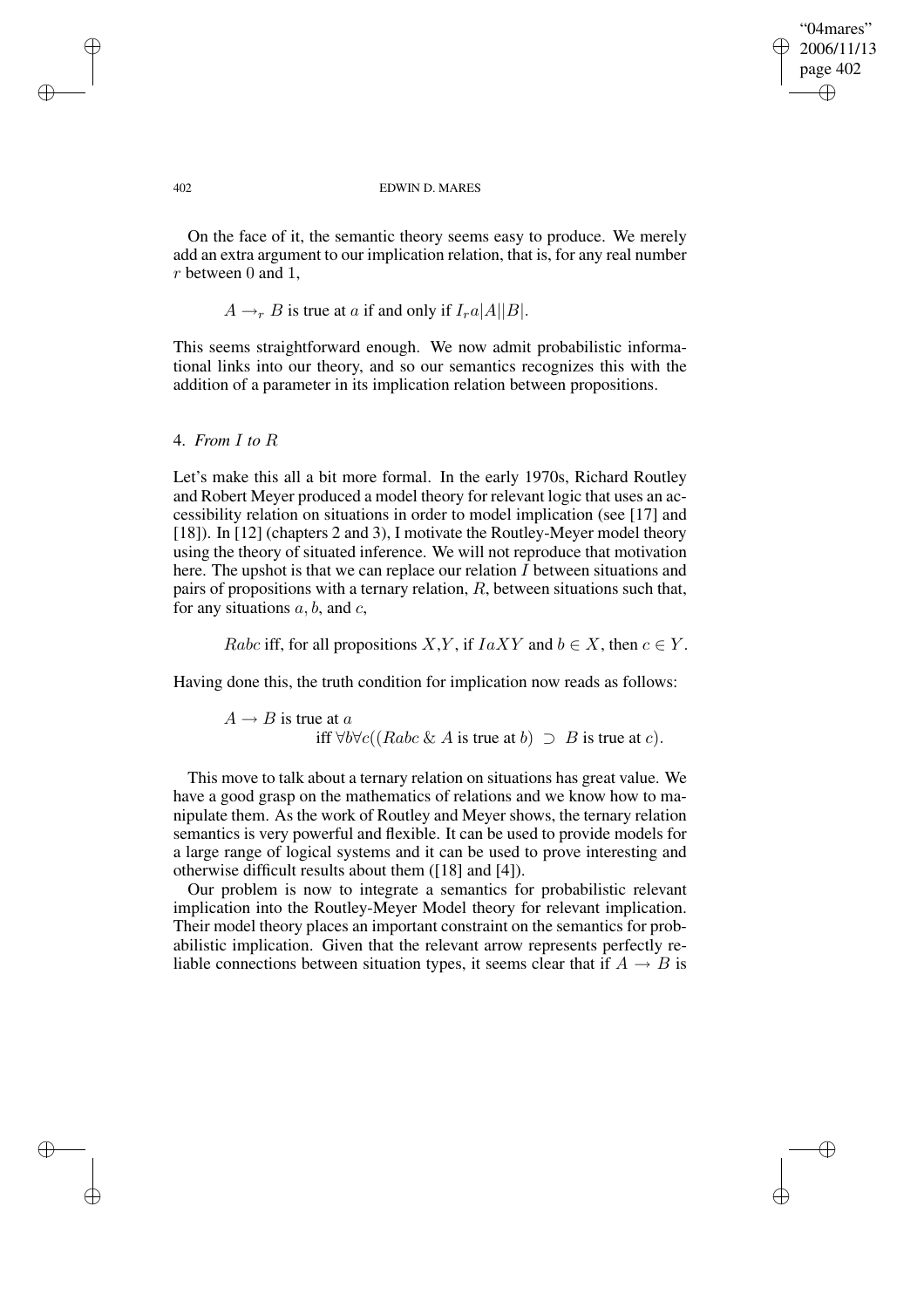✐

true at a then so is  $A \rightarrow_1 B$ . Thus, if the truth condition for a relevant implication obtains at a situation, the truth condition for the corresponding  $\rightarrow_1$ formula must also obtain there.

The following is one way of satisfying this constrain and giving an intuitive meaning to  $\rightarrow_r$ . The idea here is that we look at the set of situations that are  $R$ -related to  $a$  and situations in which  $A$  is true and find that the proportion of them that are  $|B|$ . If this proportion is r, then the probabilistic implication  $A \rightarrow_r B$  is true at a.

In order to understand all of this in more depth, we will examine the precise definition of a Routley-Meyer frame and of our conditional probability measures.

### 5. *Routley-Meyer Frames*

✐

✐

✐

✐

An R-frame is a structure  $\mathcal{F} = \langle S, P, R, * \rangle$  such that S is a non-empty set (of "situations"),  $P$  is a non-empty subset of  $S$  (of "world-like situations"), R is a ternary relation on S, and  $*$  is a unary operator on S, which satisfy the following definition and postulates:

$$
a \le b =_{df} \exists x (x \in P \& \, Rxab).
$$

- F1 if  $a \in P$  and  $a \leq b$ , then  $b \in P$ ;
- $F2 <$  is transitive and reflexive;
- F3 if Rabc, then Rbac;
- F4 if  $\exists x (Rabx \& Rxcd)$ , then  $\exists x (Racx \& Rxbd)$ ;
- F5 Raaa;
- F6 if Rabc, then  $Rac^*b^*$ ;
- F7 if Rbcd and  $a \leq b$ , then Racd;
- F8  $a^{**} = a$ .

Where X and Y are sets of situations, we define  $X \implies Y =_{df} \{a :$  $\forall b \forall c ((Rabc \& b \in X) \supset c \in Y) \}$  and  $-X =_{df} \{a : a^* \notin X\}$ . We say that a set  $X \subseteq S$  is closed upwards if for any  $a \in X$ , if  $a \leq b$ , then  $b \in X$ . A set *Prop* is a set of closed upwards sets that is closed under  $\cap$ ,  $-$  and  $\Longrightarrow$ . It is easy to show that *Prop* is also closed under ∪.

In what follows, we will also need the following definition: Where  $X$  is a set of situations, let  $RaX$  be the set of situations,  $\{c: \exists b(b \in X \& Rabc)\}.$ The reader should be careful not to confuse the set  $RaX$  with an arbitrary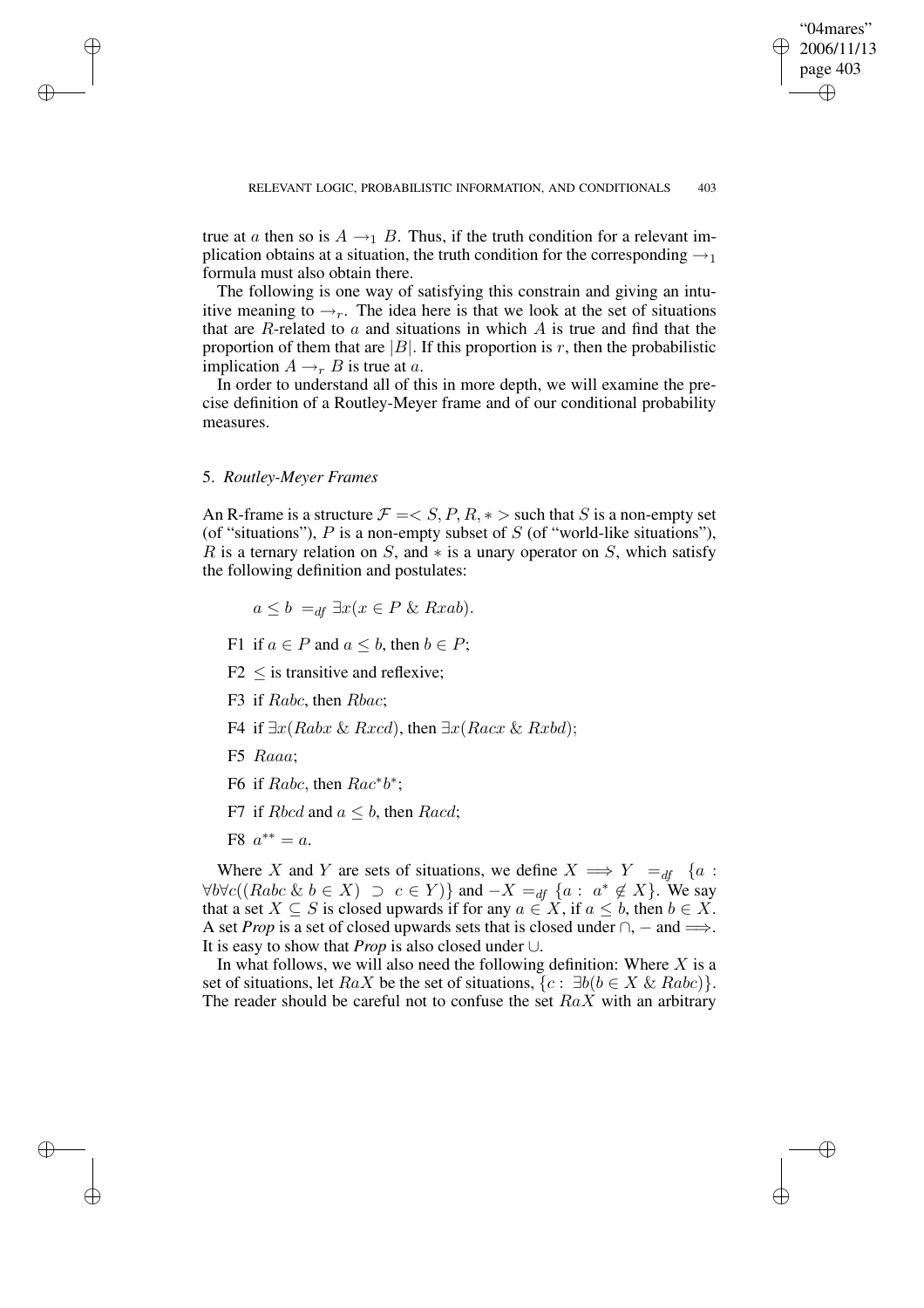✐

#### 404 EDWIN D. MARES

set of situations  $Y$  such that  $IaXY$ . Rather, it is the intersection of these sets, i.e.  $RaX = \bigcap_{Y \in Prop} IaXY$ . Thus,  $RaX$  is the set of situations that satisfy all the consequents of all of all the conditionals true at  $a$  such that the antecedents of those conditionals represent the proposition X.

Our base language is a standard propositional language with the connectives  $\wedge$ ,  $\neg$ , and  $\rightarrow$ , propositional variables and parentheses. It has the standard formation rules. Later we will add "psuedo-connectives"  $\rightarrow_r$  for each real number  $r$  in the closed interval  $[0, 1]$ . The subscripted arrows are not real connectives, since we will not allow them to be nested in formulae. That is, a formula containing a subscripted arrow will be well-formed only if the subscripted arrow is the main connective. But for now, we will deal only with the base language.

A general R-frame is a pair  $\langle \mathcal{F}, Prop \rangle$ , where  $\mathcal F$  is a Routley-Meyer frame and *Prop* is a set of propositions over  $F$ . A valuation over a general frame  $\langle \mathcal{F}, \text{Prop} \rangle$  is a function from the propositional variables into *Prop*. Each valuation v determines a satisfaction relation  $\models_{v}$  between situations and formulas such that the following truth clauses obtain:

- $a \models_v p$  iff  $a \in v(p)$ , for all propositional variables p;
- $a \models_{v} A \land B$  iff  $a \models_{v} A$  and  $a \models_{v} B$ ;
- $a \models_v \neg A$  iff  $a^* \not\models_v A;$
- $a \models_{v} A \rightarrow B$  iff  $\forall b \forall c ((Rabc \& b \models_{v} A) \supset c \models_{v} B).$

We also set  $|A|_v = \{a \in S : a \models_v A\}$ . By an easy but tedious induction we can show that, for any formula A,  $|A|_v \in Prop.$  And we can show that  $|A \wedge B|_{v} = |A|_{v} \cap |B|_{v}, |A \rightarrow B|_{v} = |A|_{v} \Longrightarrow |B|_{v}$ , and  $|\neg A|_{v} = -|A|_{v}$ . A model is a structure  $\langle \mathcal{F}, Prop, v \rangle$ , where  $\langle \mathcal{F}, Prop \rangle$  is a general Rframe and v is a valuation. A formula A is valid on a model  $\langle \mathcal{F}, Prop, v \rangle$ if and only if  $P \subseteq |A|_v$ . A formula is valid on a general R-frame if it is valid on models based on that frame and it is valid on the class of R-frames if it is valid on every frame in that class.

The logic R is characterized by the class of general R-frames, as we have defined them here. The set of propositions plays no role in the soundness or completeness proofs for R. We add *Prop* because it is needed for the definition of relevant probability functions that we present in the next section.

## 6. *Relevant Probability Functions*

Now that we have defined a class of frames, we can define probability functions on them. The sort of probability function that we use here is adopted

✐

✐

✐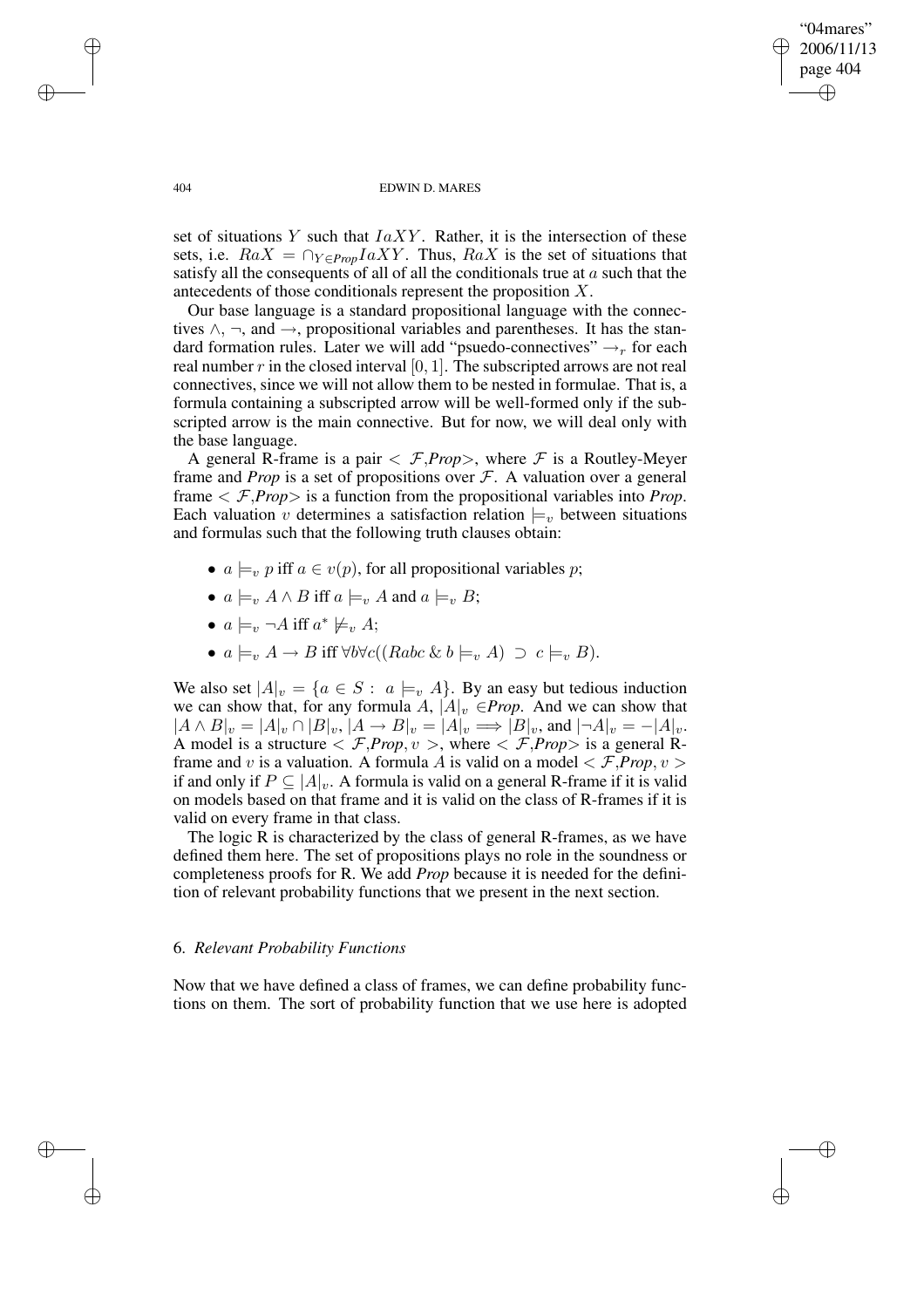"04mares" 2006/11/13

✐

✐

from the paraconsistent theory of probability given in [11] (also see [15]). In that paper I generalized the standard Komologorov axioms for probability theory to fit with Dunn's logic D4. The relevant logic R, in a certain sense, results from the addition of the implication connective to D4. And, because of this, the generalization of probability theory seems to fit equally well with R.

Before we can get to the definition of a probability function itself, we need to define a lattice of subsets. A *lattice of subsets* over a set X is a structure  $\mathcal{L} = \langle L, \cap, \cup, \subseteq \rangle$  such that  $L \subseteq \wp X$ , where  $X \in L, \emptyset \in L$ , L is closed under ∩ and  $\cup$ , and  $\mathcal L$  is ordered by  $\subseteq$ .

A *relevant probability function* Pr is a function from a lattice of subsets L over a set X into the closed interval of real numbers,  $[0, 1]$  such that the following conditions are met. Where  $Y$  and  $Z$  are any members of  $L$ ,

•  $Pr(X) = 1$ ;  $Pr(\emptyset) = 0$ ;

✐

✐

✐

✐

- $Pr(Y \cup Z) = (Pr(Y) + Pr(Z)) Pr(Y \cap Z);$
- If  $Y \subseteq Z$ , then  $Pr(Z) Pr(Y) \geq 0$ .

The lattice of sets over which our probability function is to be defined is the closure of *Prop*  $\cup$  { $RaX : a \in S \& X \in Prop$ } under  $\cap$  and  $\cup$ .

For each situation, we define a conditional probability function  $Pr_a$  such that

$$
Pr_a(|B|_v, |A|_v) = \frac{Pr((Ra|A|_v) \cap |B|_v)}{Pr(Ra|A|_v)}.
$$

The idea is that the probability of  $B$  on  $A$  in  $a$  is the proportion of situations in  $Ra|A|_v$  that are also in  $|B|_v$ .

Now we add the subscripted arrows,  $\rightarrow_r$  (for each  $r \in [0,1]$ ) to our language. We use this conditional probability function to give a truth condition for our psuedo-connective  $\rightarrow_r$ , viz.,

$$
a \models_v A \rightarrow_r B
$$
 iff  $\Pr_a(|B|_v, |A|_v) = r$ .

Let's return to the example from the introductory section above. Suppose that  $a$  is a situation in which a die is thrown and that an agent in  $a$ is considering whether to flip a coin. The conditional probability of the die landing on a number greater than  $2(G)$  given that the coin is flipped  $(C)$  is  $Pr_a(|G|_v, |C|_v) = \frac{Pr((Ra|C|_v) \cap |G|_v)}{Pr(Ra|C|_v)}$  $\frac{Ra(C|v)||G|v)}{\Pr(Ra|C|v)}$ . The situations in which the coin is flipped (i.e. the situations in  $|C|_v$ ) are not restricted here to ones in which the die is also thrown. They include situations in which the die is not thrown and ones which contain no information about whether the die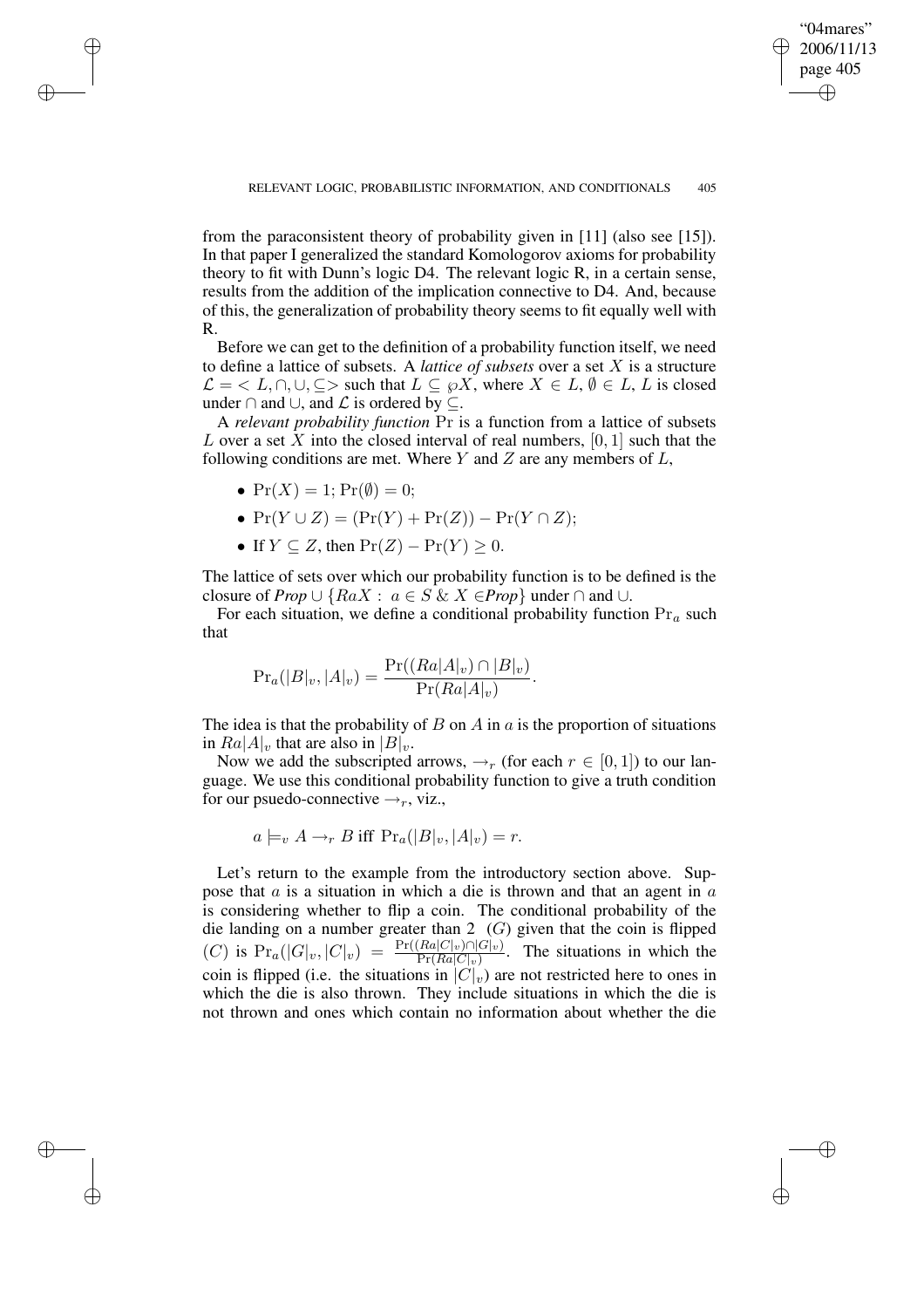"04mares" 2006/11/13 page 406 ✐ ✐

✐

✐

#### 406 EDWIN D. MARES

is thrown. Unless in a there are informational links that connect the coin's being flipped with the die's landing, there will be a very small percentage of the worlds in  $Ra|C|_v$  that actually have the die landing on any number. Thus,  $Pr_a(|G|_v, |C|_v)$  will be very low.

## 7. *Probability and Conditionals*

In the majority of the remainder of this paper, we provide a version of the theory of conditionals due to David Lewis and Frank Jackson. The difference between our version and theirs is that whereas theirs is based on classical logic and classical probability theory, ours is based on relevant logic and relevant probability theory.

The Lewis-Jackson theory (henceforth, the 'LJ theory') claims that the truth condition for indicative conditionals is the same as for the corresponding material conditional (see [6]). They do not hold, however, that indicative conditionals are *merely* material conditionals. The material conditional has properties that the indicative conditional does not seem to share. For example, material conditionals contrapose, whereas indicative conditionals do not always do so. Here is an example due to Frank Jackson:

If Mary makes a mistake, she will not make a big mistake.

∴ If Mary makes a big mistake, she will not make a mistake.

Clearly, the conclusion of this argument is absurd. Similarly, the indicative conditional is not in general transitive and does not allow for strengthening of the antecedent.

Thus, the LJ theory holds that when one states an indicative conditional, the truth condition of her utterance is the same as the corresponding material conditional, but she is also expressing that she holds corresponding conditional probability to be high. Thus, for example, when Susan says 'if Mary makes a mistake  $(M)$ , she will not make a big one  $(\neg B)'$  she is expressing that her subjective probability  $P(\neg B, M)$  is high. Just because  $P(\neg B, M)$ is high, it does not follow that its "contrapositive"  $P(\neg M, B)$  will also be high. Thus, although the LJ theory claims that the argument given above is valid (it preserves truth), it holds that the premise may be *assertible* by a speaker when the conclusion is not. Thus, the LJ theory does not quite identify the indicative conditional with the material conditional. They have the same truth conditions, but different pragmatic properties.

Despite the fact that the pragmatic filter avoids some of the problems of identifying the indicative and material conditionals, it does not avoid all. For example, as we have already seen, if one knows that a proposition  $p$  is true, then her conditional probability  $P(p, A) = 1$  if  $P(A) \neq 0$ . Thus, the LJ

✐

✐

✐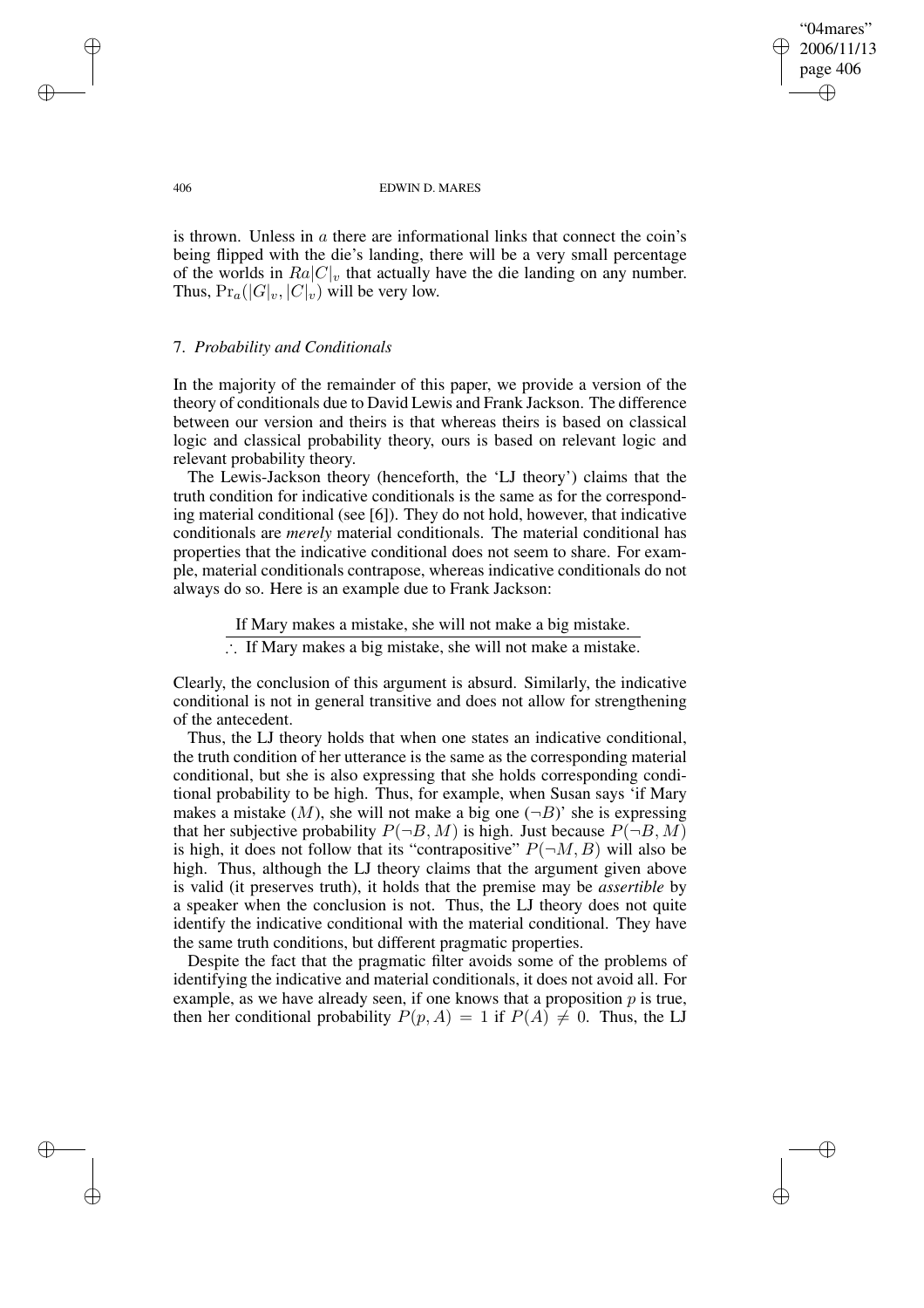✐

theory inherits a paradox of material implication: If one knows that  $p$  is true, then 'If A, then p' is assertible for any sentence A such that  $P(A) \neq 0$ . Thus it is assertible that 'if Brazil wins the next World Cup, 2+2=4'. Similarly, if one's probability for p is high,  $P(q) \neq 0$ , and p and q are independent, then 'if q, then  $p$ ' is assertible. So, to return to our example from the introductory section above, on the LJ theory, when a die is in the air the conditional 'if I toss a coin, the die will land on a number greater than two' is assertible. Therefore, it would seem that the LJ theory is in need of further emendation.

### 8. *Subjective Probability*

✐

✐

✐

✐

One key feature of the LJ theory is that the assertibility conditions of conditionals are conditional *subjective* probabilities. So far we have dealt with objective probabilities that supervene on the information available in situations. In order to produce a theory of subjective probability in our framework, we treat the content of an agent's belief state as a set of situations. In doing this, we are adapting the treatment of contents of intentional states from doxastic logic — in the semantics for doxastic logics, one takes a content to be a set of possible worlds. Each of these worlds corresponds to what is possible given one's beliefs. Here we change only the view that contents are sets of worlds to the claim that they are sets of situations. The reason that we need to use a set of situations, rather than a single situation, is to deal with unresolved disjunctions. On our semantics, a disjunction  $A \vee B$  is true in a situation if and only if at least one of A or B is true in that situation.<sup>4</sup> But we do tend to have disjunctive beliefs even in cases in which we do not believe either disjunct. Taking the content of our beliefs to be sets of situations allows unresolved disjunctions. In addition, the use of sets of situations to model contents allows us to treat ambiguity of reference and vagueness.

The changes that we suggest to the LJ theory is to take an indicative conditional to have the same truth condition as the corresponding relevant implication and to have as an assertibility condition that the corresponding relevant subjective conditional probability be high. Thus, we need a theory of subjective conditional probability. To represent the degrees of beliefs of an (ideal) agent i, we assume that she has a probability function  $P_i$  over the closure under ∩ and ∪ of the set of propositions together with the set of  $X \Longrightarrow_r Y$ , which is the set of situations a such that  $Pr_a(Y, X) = r$ , for all  $r \in [0, 1]$ . The function  $P_i$  is monadic, that is, it takes propositions as arguments and

<sup>&</sup>lt;sup>4</sup> We are assuming that  $A \vee B$  is defined as  $\neg(\neg A \wedge \neg B)$ . Given this definition, we can derive the standard truth condition for disjunction.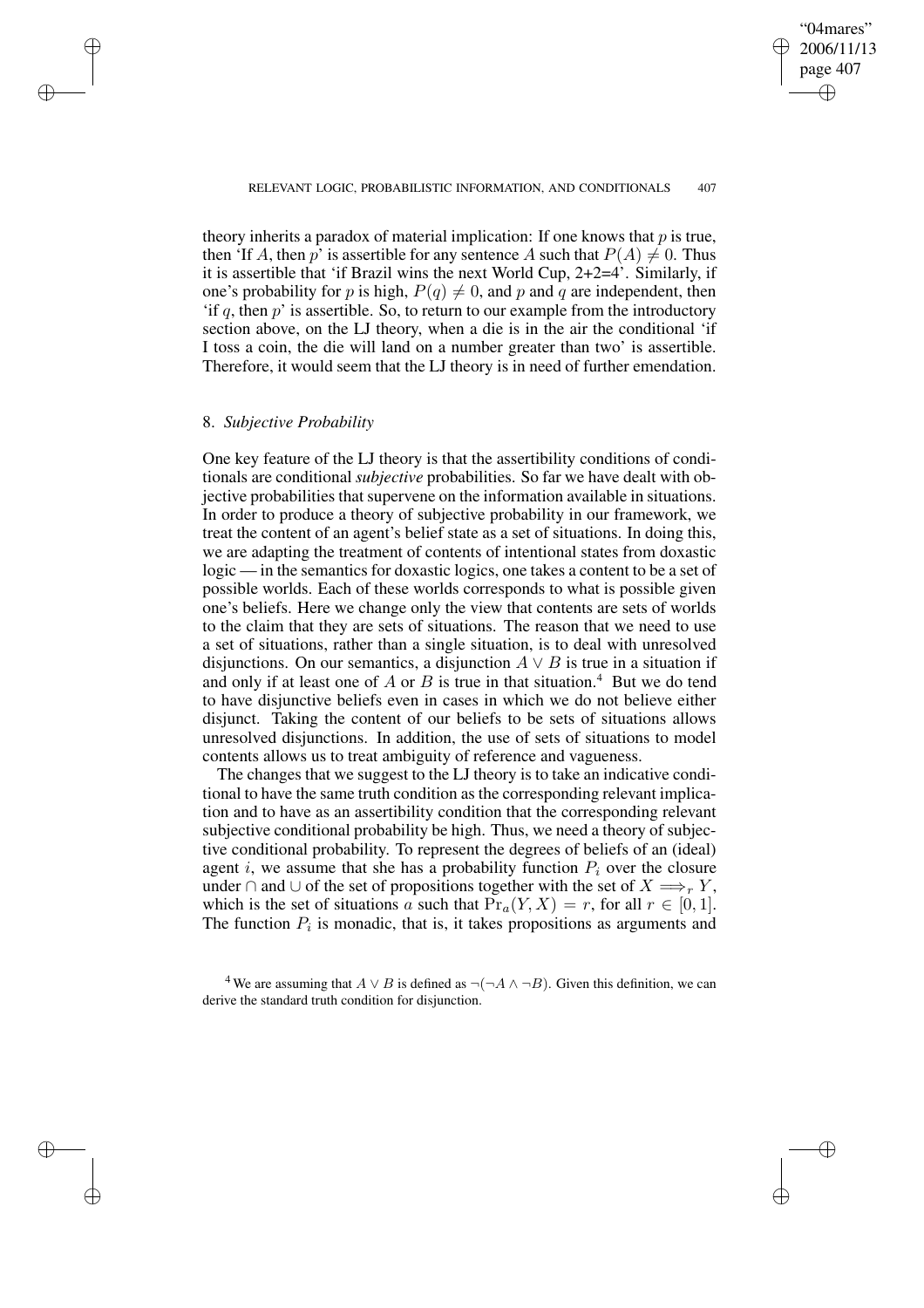✐

#### 408 EDWIN D. MARES

returns values in the unit interval. The task here is to create a binary subjective probability function (a conditional probability function), which takes pairs of propositions as arguments.

I take a subjective relevant conditional probability  $Pr_i$  to be a statistical average of the probabilities of  $X \Longrightarrow_r Y$ . When we have two probability functions — a first order function and a second order function — the idea behind taking a statistical average is to give a weighted average of the first order probabilities. Here we have two probability functions — a relevant conditional probability function and a subjective probability function. The conditional relative probability function acts here as the first order function and the subjective probability function  $P_i$  acts here as the second order function. In order to define the subjective conditional probability function, let  $\mathbb{R}(X, Y)$  be the set of  $r \in [0, 1]$  such that  $P_i(X \implies_r Y) \neq 0$ . If  $\mathbb{R}(X, Y)$ is finite, then we set

$$
\Pr_i(Y, X) = \sum_{r \in \mathbb{R}(X, Y)} (P_i(X \Longrightarrow_r Y) \times r) \quad (\ddagger).
$$

(compare [8]). If  $\mathbb{R}(X, Y)$  is countable, then given a discrete ordering on  $\mathbb{R}(X, Y)$ , we can apply (‡). If  $\mathbb{R}(X, Y)$  is uncountable, then we can use approximation techniques and take a countable partition on  $\mathbb{R}(X, Y)$ , and choose one number from each element of the partition and, given a discrete ordering on the resulting set, apply  $(\ddagger)$ .<sup>5</sup> For formulas A and B, we set  $\Pr_i(B, A)_v = \Pr_i(|B|_v, |A|_v).$ 

# 9. *Relevant Conditionals*

There are some close connections between natural language conditionals and corresponding implications. In mathematics in particular, but in ordinary speech as well, we often use 'if ... then' and 'implies' interchangeably. The relevant logic R, I claim, captures the notion of implication well. But relevant implication is transitive, it allows for strengthening of the antecedent, and it contraposes.

✐

✐

✐

<sup>5</sup> Note that this method will return a value for Pri(Y, X) only when lim<sup>n</sup>→∞((P<sup>i</sup>  $(X \implies_{r_1} Y) \times r_1 + ... + (P_i(X \implies_{r_n} Y) \times r_n))$  is defined. The possibility of undefined conditional probabilities does not, however, affect my theory.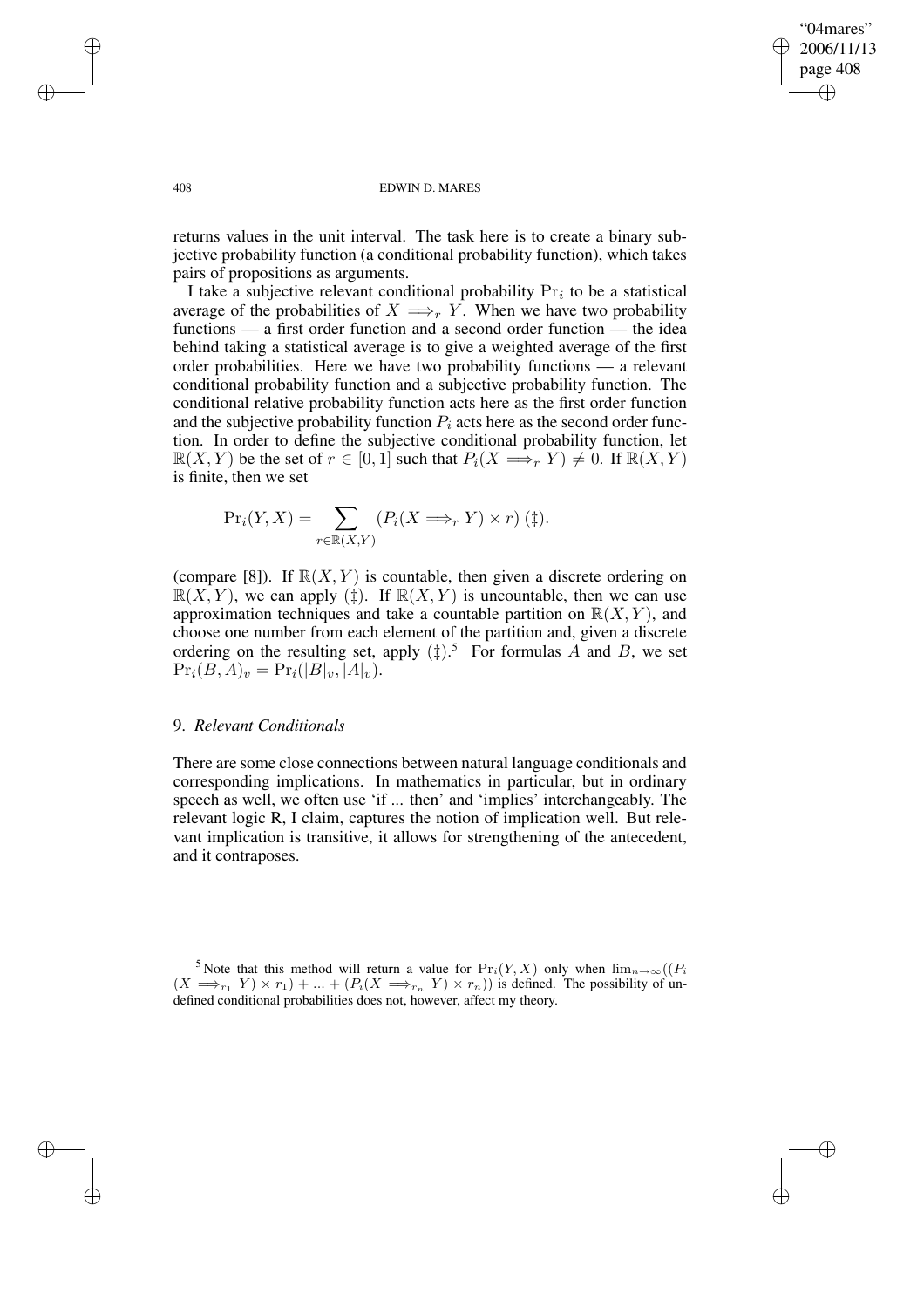"04mares" 2006/11/13 page 409

✐

✐

✐

✐

So, I suggest here<sup>6</sup> that we take the truth condition of indicative conditionals to be the same as their corresponding relevant implications and their assertibility condition to be that the corresponding subjective relevant conditional probability to be high. To make the theory more precise, let's formalize the indicative conditional with the arrow,  $\rightsquigarrow$ . Thus, we set  $A \rightsquigarrow B$  is assertible for i on v iff  $Pr_i(B, A)_v$  is high.

Apart from avoiding the problems already cited, the relevant theory of conditionals has some advantages over the LJ theory. First, consider a conditional with a antecedent that is known to be impossible. On the LJ theory, such conditionals are never assertible. But just because a proposition is necessarily false, need not mean that it is always irrational to assert conditionals with it as an antecedent. For example, consider the conditional 'if Fermat's last theorem is false, then Wiles' proof is wrong' is assertible (and true). Similarly, 'if Fermat's last theorem is right, then Wiles' proof is wrong' is not assertible (and false). Second, the present theory does better with nested conditionals. Where  $P$  is a classical probability function, the conditional probability  $P(q \supset p, p)$  is always 1, where  $P(p) \neq 0$ . Thus, the LJ theory is stuck with a paradox of material implication, that is, they have to accept 'if p, then if q, p' whenever the probability of p is non-zero. But, where  $P_i$ is a relevant subjective conditional probability function,  $P_i(q \leftrightarrow p, p)$  (i.e.  $P_i(q \rightarrow p, p)$  need not be high (regardless of the value of  $P_i(p)$ ).

It would also be interesting to combine relevant logic with the *logic of being informed* (see [5]). Instead of looking at the set of the situations that matches one's overall belief state, we could look at the set of situations that is the content of one's information. That is, we could look at the set of situations s that is such that if one is informed that  $A$ , then  $A$  is true in s. We could then combine our relevant logic with the logic of being informed. If, as is argued in [5], this logic is the modal logic KTB, then this task is straightforward, for it is not difficult to add a binary accessibility relation to our semantics that is reflexive and symmetrical (see, e.g.,  $[10]$ ).<sup>7</sup>

### 10. *Concluding Remarks*

✐

✐

✐

✐

We have set out a theory of probability based on the semantics for relevant logic. We have motivated this theory as a basis for probabilistic inference

<sup>6</sup> I'm not claiming that this is the *right* theory of conditionals. In [12], chapter 7, I develop a non-probabilistic theory of indicative conditionals. I still prefer that other theory, but the present theory is an interesting alternative that deserves to be explored.

 $<sup>7</sup>$  It would be more difficult, but also very interesting, to combine relevant logic (and</sup> relevant probability), with the adaptive logic given in [1].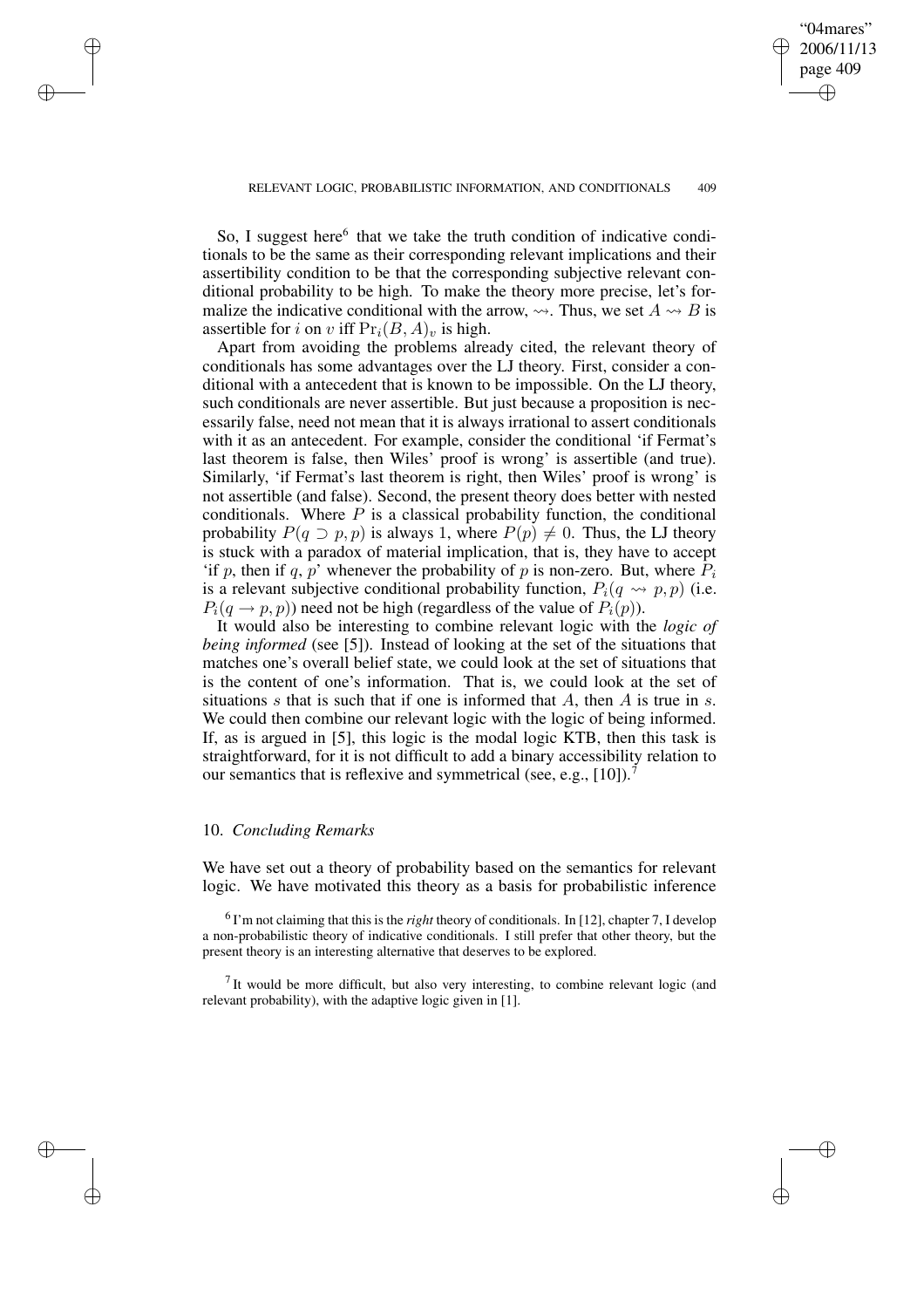## "04mares" 2006/11/13 page 410 ✐ ✐

✐

✐

#### 410 EDWIN D. MARES

from partial information. We have also used it as basis for providing a relevant version of the LJ theory of conditionals.

There is clearly much more work to be done. In particular, it would be interesting to investigate whether it is possible to allow nested probabilistic implications. The problem here is to set out a theory of nested conditional probability that does not collapse into triviality. As David Lewis has shown, in classical probability theory, allowing nested conditionals the probability of which is equal to their corresponding conditional probabilities leads to a form of triviality — probability functions of this sort do not allow formulas to take more than a small number of values [7]. Moreover, some nonclassical probability functions that obey quite weak conditions trivialize as well given the assumption that the probability of a conditional is the same as the corresponding conditional probability (see [14]).

This work should be of interest both to philosophers working on conditionals and those interested in a theory of information. The theory fixes certain problems in the LJ theory of conditionals — by making it relevant. The theory of situated inference of [12] is a theory about how we use partial information to make inferences about the world. The current paper extends the theory of situated inference to handle probabilistic inference. There is also more work to be done on the theory of inference. We need a theory that also treats defeasible (and perhaps other non-monotonic) inference, where specific probabilities are not available.

# **REFERENCES**

- [1] P. Allo, "Local Information and Adaptive Consequence" This Volume.
- [2] J. Barwise, "Constraints, Channels, and the Flow of Information" in P. Aczel, Y. Katagiri, and S. Peters (eds), *Situation Theory and its Applications*, volume 3, Stanford: CSLI, 1993, pp. 3–27.
- [3] J. Barwise and J. Perry, *Situations and Attitudes*, Cambridge, MA: MIT Press, 1983.
- [4] R.T. Brady (ed.), *Relevant Logic and its Rivals*, Volume II, Aldershot: Ashgate, 2003.
- [5] L. Floridi, "The Logic of Being Informed" This Volume.
- [6] F. Jackson, *Conditionals*, Oxford: Blackwell, 1987.
- [7] D.K. Lewis, "Probabilities of Conditionals and Conditional Probabilities" *Philosophical Review* 85 (1976) pp. 297–315; reprinted in [9] pp. 133–156.
- [8] D.K. Lewis, "A Subjectivist's Guide to Objective Chance" in R.C. Jeffrey (ed.), *Studies in Inductive Logic and Probability*, Volume II, Berkeley: University of California Press, 1980; reprinted in Lewis [9] pp. 83–113.

✐

✐

✐